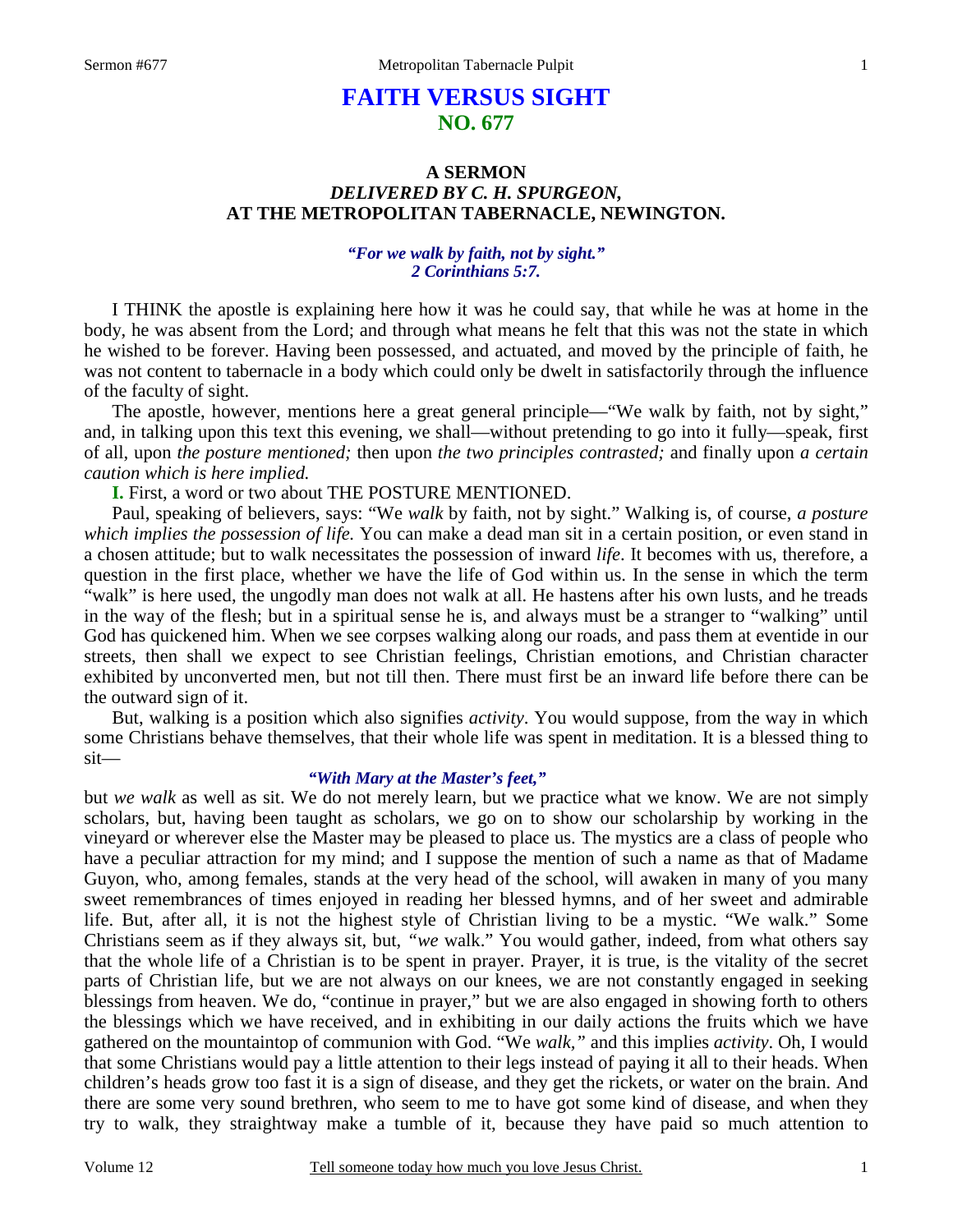perplexing doctrinal views, instead of looking as they ought to have done, to the practical part of Christianity. By all means let us have doctrine, but by all means let us have precepts too. By all means let us have inward experience, but by all means let us also have outward "holiness, without which no man can see the Lord." "We *walk."* This is more than some can say. They can affirm—"We talk; we think; we experience; we feel"—but true Christians can say, with the apostle Paul, "We walk." Oh that we may always be able to say it too! Here, then, is the activity of the Christian life.

 In the posture of walking there is also implied *progress*. A man does not walk unless he makes some headway. We are not always practicing the goose-step; we are not always lifting our foot, and then putting it down in the same place. This may do very well for the beginners in the awkward squad at drill, and I am afraid that a great many of us are still in that squad; but the Christian who has got through his childhood, and has grown somewhat, makes progress. There are some who will tell you that they do not know that they have made any progress, or, if they do not say this, you can see that they have made none. They are as bad-tempered as when they first joined the Church. They are as changing, as narrowminded, as critical, as easily "carried about with every wind of doctrine" as they were at first. Such persons give some cause for suspicion as to whether they know much about the divine life at all, because they who have the divine life truly in them can say—"We walk." They go from strength to strength; every one of them appears in Zion before God. They are not satisfied with being in the way; they desire also to walk in the way. God does not say to us—"This is the way," and then stop; but He says—"This is the way, walk in it." We are always to be making advances; we are to be going from faith in its beginnings to faith in its perfections—from faith to assurance; from assurance to full assurance; from full assurance of hope to the full assurance of understanding; and thus onward, waxing stronger and stronger. There is a progress to be made in every Christian grace; and he who carefully marks the terms used about Christian graces will discover that there are degrees in all of them, while each of them are degrees one above the other. Walking implies progress; and the genuine Christian, when he is in a healthy state, may truthfully say—"We walk."

 Walking also implies *perseverance*. When a man goes along a step or two, and then stops, or returns, we do not call that walking. The motion of the planets, as seen by the eye have been described by the poet as "progressive, retrograde, and standing still." I am afraid there are many people of whom this would be a true description, but the true Christian keeps on; and though there may often appear to be times when he stops, and seasons when he goes back, yet the Scripture is not broken where it says that "The path of the just is as the shining light, that shines more and more unto the perfect day." The Christian's motto is, "Upward and onward." Not as though he had already attained, either was already perfect, he presses forward to the mark for the prize of his high calling in Christ Jesus. We are not true Christians if we stop, or start, or turn aside. As an arrow from a bow that is drawn by some mighty archer speeds straightway towards its goal, such is the Christian life as it is, and such is it as it always should be. We make progress, and we persevere in so doing.

 I think, however, that by the term "walk" the apostle meant to signify that, *in the ordinary and customary actions of life, we are actuated by faith.* You know walking is the common way of moving. You do not often talk of a child's walking. You do speak of it, of course; but you generally say, "There are the little ones running about the house." You do not say that they are "walking about the house," because the way of moving with the young is generally running, inasmuch as they have a great deal of extra energy, and have not yet got into the wear and tear of life. You do not find lambs walking at all in the ordinary way in which sheep do. Now, it is very easy, in the beginning of the Christian life, to run in the ways of the Lord with rejoicing; but running, after all, is not the most manly form of progress; it is not that which can be kept up for long, for running fatigues and tires you; but walking is that kind of progress in which a man continues hour after hour; and after his night's rest he rises again to walk on as before, until he reaches his goal. In Scripture we often read of men who, by faith, did great exploits. "By my God I have broken through a troop; by my God I will leap over a wall." Now this is a very great thing to do, and some Christians are always fixing their eyes upon exploits of faith. The apostle Paul cut through troops and did leap over walls, but in this place he speaks of the common actions of life. It is as if he said—"I not only leap walls by faith, but I walk by faith; I not only break through troops by faith, but I go and do my business by faith." That man has not yet learned the true spirit of Christianity who is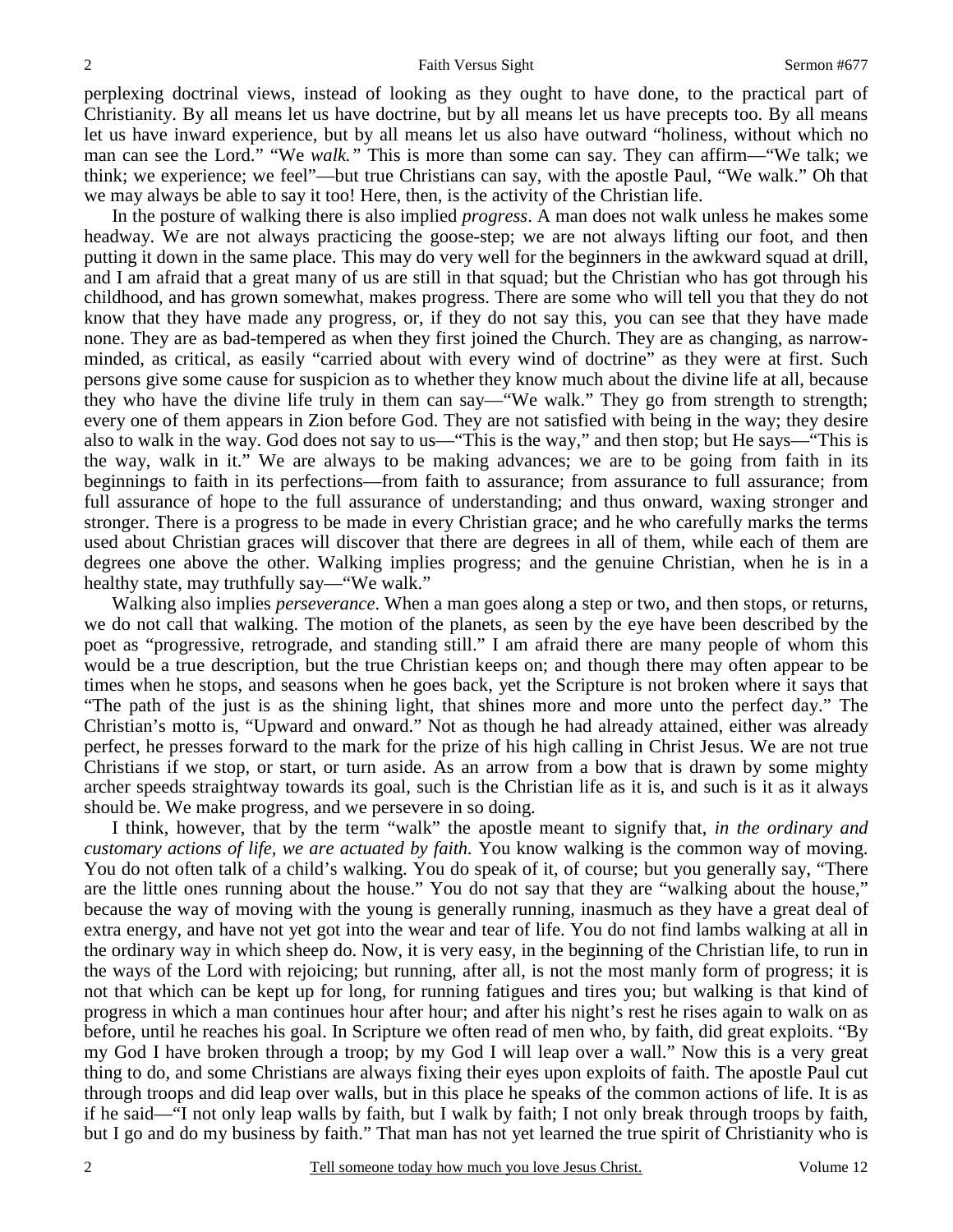always saying, "I can preach a sermon by faith." Yes, sir, but can you make a coat by faith? "I can distribute tracts, and visit the district by faith." Can you cook a dinner by faith? I mean, can you perform the common actions of the household, and the daily duties which fall to your lot in the spirit of faith? This is what the apostle means. He does not speak about running, or jumping, or fighting, but about walking; and he means to tell you that the ordinary life of a Christian is different from the life of another man; that he has learned to introduce faith into everything he does. It was not a bad saying of one who said that he, "did eat and drink, and sleep eternal life." We want not a home-spun religion, but a religion that was spun in heaven, and that will do to wear at home and about the house. "We *walk* by faith." The Muslim worships his god at the "holy hour," the true Christian calls all hours "holy," and worships always. Some set apart the seventh day of the week, and therein do well, but in setting apart all the seven days, and living to God, and entering into rest throughout them all, we do better still. When our souls cannot keep our religion for the Tabernacle, and the pew, and the closet, and the open Bible, and the bended knee; but when that religion becomes the atmosphere in which we live, the element in which our soul breathes, when God dwells in us, and we dwell in Him, when we feed upon Christ, not as a special dainty, but as "the b heaven," and drink of Him, not as a luxury, but as "the water of life," when we wear our piety, not as some holiday garment, but as our everyday dress, then it is that we get into the spirit of true religion.

 Summing up all, then, the whole of the Christian life which is implied in the term "walk," is here spoken of, and it is influenced by the principle of faith which we are now about to speak.

**II.** And now, secondly, in the text we have TWO PRINCIPLES CONTRASTED.

There is *walking by faith*, and there is *walking by sight*.

 The most of men, all men, indeed, naturally *walk by sight.* They have a proverb that, "Seeing is believing," and they are wise men, for they trust people as far as they can see them, and no further. The world thinks itself uncommonly knowing in always depending upon its own sight. The highest degree of worldly wisdom seems to be just this—see everything for yourself, and do not be taken in; do not be led by the nose by anybody, but follow your own understanding. This is the text which the world's Solomons always preach from—"Self-made Men"—that is the title of their book; self-reliance—that is the name of their principle, and, according to the world, the best and grandest thing that a man can do is to have faith in *himself!* Their maxim is, "Know things for yourself; look after the main chance; make money—make it honestly if you can, and honorably if possible, but, if not, *make it anyhow*, by hook or by crook." "Take care of Number One"—this is the world's learned *dictum*. Now the Christian is the very opposite of this. He says—"I do not care about looking after the things that are seen and are temporal; they are like dissolving views, or the scenes from a child's magic lantern; there is nothing in them; they are but phantoms and shadows; the things that are not seen influence me because they are eternal; they endure, remain, abide, and therefore they affect a creature which has learned that it has, not mortality alone, but immortality, and who expecting to live forever, therefore seeks for things which will be like his own existence."

 Now, since the world thinks itself so very wise for holding everything it can, and thinks the Christian such a great fool for giving up what he can see for what he cannot see, in contradiction to the world's proverb, "A bird in the hand is worth two in the bush"—let us see where the wisdom of this matter is, and where it is not.

 In the first place, we notice that *walking by sight is a very childish thing.* Any child can walk by sight, and so can any fool too. We know how a child feels when it looks at a mountain, and we have all felt the same when we have gone to Switzerland and other places. I had a friend with me, who said of a certain mountain—"I will undertake to be at the top in half-an-hour." It took us five and a half hours steady toiling, and we did not go slowly either. Of course my friend judged by his sight, and not being accustomed to mountains, and not knowing that sight is a very different thing when it comes to deal with different landscapes—not knowing that a judgment which would be pretty accurate in England would be totally wrong in the mountains of Wales, and still more erroneous in Switzerland—not knowing all this, I dare say he would be startled at eventide, expecting to find himself at the top before the sun went middle of the night. A child always judges everything by what he sees. You give him a number of coins; they are all counterfeit, but he is so pleased with them, that he does not care about having real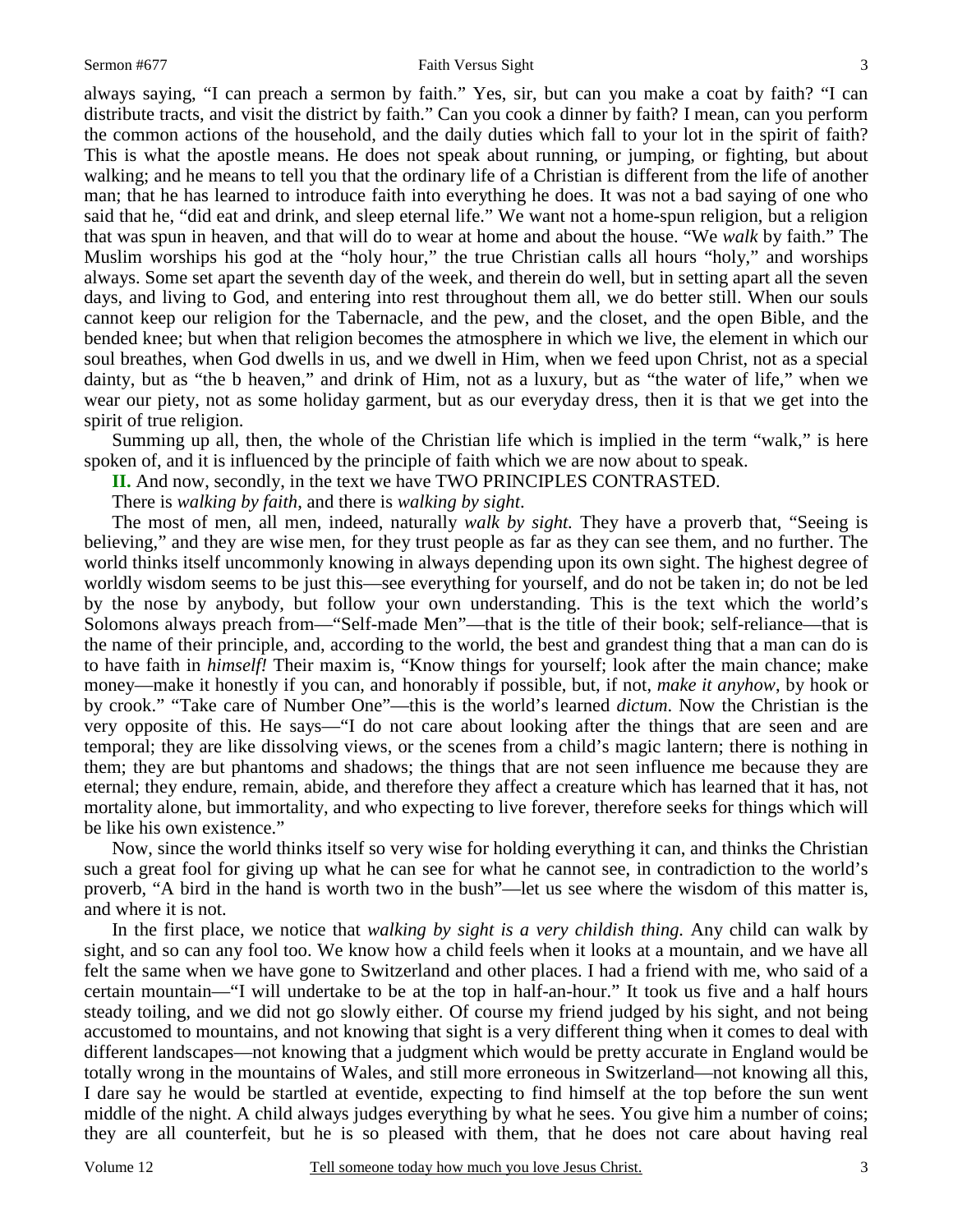sovereigns; he is just as glad to have those he has, for they look quite as good. You offer him sixpence, and when he is yet a youngster he will give you your sixpence back for a penny, because the penny is the larger of the two coins. He judges by sight, which, you see, is a childish principle altogether. When a man grows up he no longer judges so much by sight. He has learned a great many things in this world, and he has discovered that his eyes may be very greatly mistaken at times. The child says—"How quickly these stars move! How fast the moon hastens through the clouds!" The man says—"No, no; it is the clouds that are moving." The child says that the sun rises in the morning, and sets in the evening, and admires its motion; but the man knows that the sun does not move at all, and that it is the earth that is moving. He believes this, and thus in a certain degree he has faith because he cannot see the world move. Hodge once said he would not believe the world moved at all because he found that his house still stood in the same place, and Hodge proved himself to have been thus only a big child. But it is a very manly thing to believe something which you cannot see. Even in common philosophy it is so. The children all sat at home in England, and in Spain, and in France, and they said—"Oh, this is all the world, this is," and they had their Mediterranean Sea in the middle of the earth.

 But there was a man among them who said he did not believe it, but thought the world was round, and that there was another half to it. "You are a fool," they said. "Fool or not," he replied, "I believe it," and Columbus stood up, head and shoulders taller than the rest of his fellows, and got a few to go with him and started—a company of fools they were called. They could not see anything! They sailed on, and on, and on, for many weary days, and the unbelievers said they had better go back. There were several pieces of seaweed floating about which looked as if they came from some other shore, or had been washed down some not far distant river. Columbus did not care much for these seaweeds because he believed, and believed firmly, that there was another half of the globe; and when the land birds came and lighted on his ship, though they gladdened his heart, yet they did not make him believe any the more. And when he saw America, and stood on the strand of the land of gold, he still only had to keep on as he had done. He had walked by faith before, and he could continue in the same course now. When he came back everybody said—"What a wonderful man is Columbus!" Just so; and all the rest were children, and he was the only true man among them. Now the Christian is *a man;* I mean to say he is "a man" in the Scriptural sense of the term. He has become a full-grown man in Christ Jesus, and while the worldling says—"This is all the world; 'let us eat and drink, for tomorrow we die,' let us make money and spend it, and enjoy ourselves, for this is the end of the world." "No," the Christian says, "No, there must be another half to the world; I am sure there must be another land beyond the sea, so I will loosen my anchor, and turn my helm, and try to find it. I will leave this world to you children, and will seek another and a more heavenly one." So we sail away, and by-and-by we see the bits of seaweed, and when at last the angelic messengers come, like birds of Paradise, and light upon the masts of our vessels, then we thank God that we were ever enabled, with true manly courage, to loose our anchor, to set out upon our voyage, and to turn our helm towards the sea, because we believed in God, and were actuated by a noble principle of faith, compared with which the world's wisdom is but the folly of the child.

 This, then, is the first thing we have to say about these two principles—that the one is childish while the other is manly.

 Again, *the one is groveling while the other is noble*. I think the world must be pretty well ashamed of itself if it still considers this poor earth to be all that a soul has to live for. I feel as if I could not talk upon the matter. Solomon tried everything there was in this world—riches, power, pleasure— he had every sort of delicacy and delight even beyond the point of satisfaction—and what was his verdict upon it all? "Vanity of vanities, all is vanity!" A man earning his bread all day long—what is he? Is he better than the donkey that I saw a little while ago at Carisbrook Castle, pumping up water and always going round? What more is he than that? "Well, but he makes money and acquires houses and land." Yes, and there is only so much more probate tax to be paid when he dies, and I suppose the worms know no difference between a man who died worth 300,000 pounds and a poor wretch who was buried by the parish! It does not come to anything more than that! The children go to the seaside with their little wooden spades and build up a pier of sand, but the tide comes and washes it away, and this is just what men do. They build with heavier stuff, which gives them more care, and not half as much merriment in piling up as the youngsters have in digging up their sand. But the end is just the same; only the children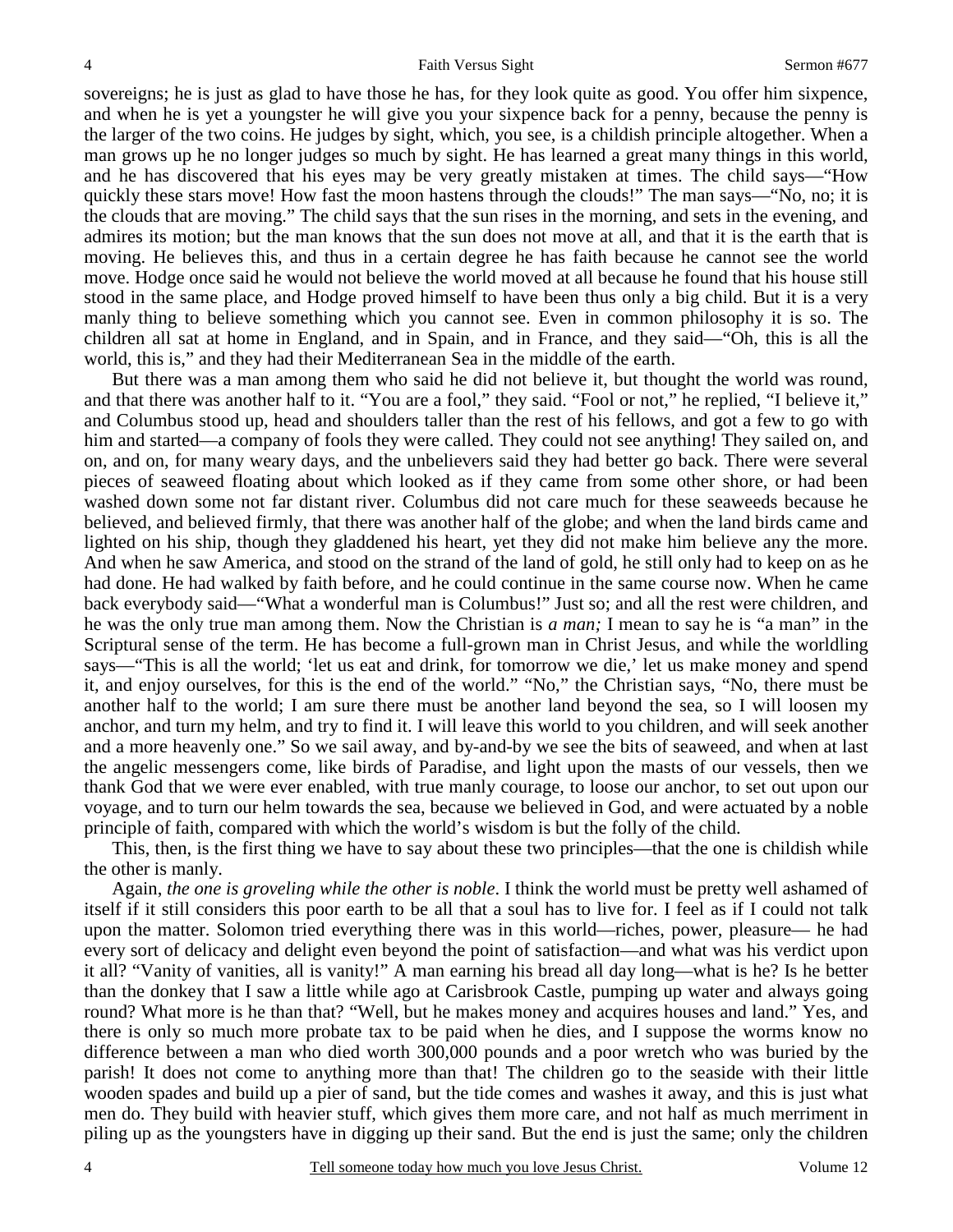live to build again, while these big children, these grovelers, are washed out to sea with all their works and perish everlastingly. You have walked upon the beach, I dare say, when the sea has gone down. I do not mean the beach at Ramsgate where everybody goes, but a long way out in some quiet spot; if you have, you will have seen what hundreds of little mounds there are all over the beach, where the worms have come up and made a number of small heaps. That is all we do, and it is all that the world is—just a big place covered all over with little heaps of dirt that we have all piled up, but where have we gone? If there is not another world to live for, I must say that this life is a most unutterably empty kind of thing. It is not worthy of a man! But oh, to believe what God tells me, that there is a God, that God became flesh to bear me up to Himself, to believe that I am God's son, that I have an immortality within myself which will outlast the stars, that I shall one day see His face, and sing His praise forever with cherubim and seraphim—why, there is *something* here. The man who believes this feels as if he begins to grow; he bursts the poor engrossments of his flesh, and expands into something worthy of a man who is made in the image of the Most High! The principle of seeing everything, and of liking only to get what I can see, and touch, and handle, is the poor instinct of beasts and birds, but the principle of living upon what I cannot see, and upon something that I can believe, is one worthy of a man. As much as man is higher than the beast, so much and yet more a thousand-fold is the life of faith superior to that of mere sight and feeling.

 Again—there is something *exceedingly ignorant about believing only what I can see.* What, then, shall I believe? Even in common life the man who walks by sight must necessarily be a fool—I say necessarily, because nine out of ten things in the world that are the most wonderful and potent cannot be seen, at least not by the eyes. A man who will not believe in electricity—well, what can you make of him in these days? Such a man will believe in the vapor that puffs from the steam engine, but since nobody ever did or could see steam, inasmuch as it is an invisible agent, he cannot ever believe in that. He lives in the midst of a great world, and he cannot account for most things in it because he will not believe in anything beyond what he sees; and if he carries this principle out, the marvels of other countries, and the wonders of other ages are all shut out from his poor dull mind. And this is most decidedly the case with regard to spiritual things. If you only walk by sight, and only believe what you see, what do you believe? You believe that while you are living here it is a good thing to make the best you can of it, and that then you will die and be buried, and that will be the end of you! What a poor, miserable, ignorant belief this is! But when you believe in what God reveals, and come to walk by faith, how your information expands! Now, riddles are all solved, and the inexplicable is understood, and now you begin to comprehend things in a way which you never could have done had you walked only by sight. Now you can understand those trials and troubles that come to you; now you can understand the complexity of your nature, and the inward conflicts that you feel within you. You could never have done this on the principle of sight, but, believing what God says, you have got into a state in which you shall be educated and taught till you become wise, and able to have fellowship with the only wise God!

 Let me say, again, that *walking by sight is such a very deceptive way of walking.* After all, the eyes do not see anything; it is the mind that sees through the eyes. The eyes in every man have some sort of defect in them—they need to be educated for a long time before they tell the truth; and even then there are a thousand things about which they do not always speak truly. The man who walks by his eyes will be deceived in many ways. The angler baits his hook, and casts his fly upon the water, and the silly fish, which jumps by sight, has the hook in its jaws in a moment. You can evermore, if you will, go from bad to worse in unseen danger if you will judge according to the sight of the eyes. The world is wise enough to say that, "Honesty is the best policy." The world was not quite itself when it said that, for mostly it is present gain that Satan sets before us, and present pleasure. "Snatch the hour as it passes," says Satan; "these things are sure; you do not know what may come afterwards." And so is the poor soul deceived by judging according to what he thinks he sees; whereas the man who has a God to go to, and to believe in, is never deceived. The promise to him always stands fast; the person of Christ is always his sure refuge, and God Himself is his perpetual inheritance.

 Let me add, again, that *the principle of sight is a very changeable one*. You can see well enough, you know, in the day, but what will you do in the night when you cannot see? It is well enough to talk of walking by sight in the light, but what will you do when the darkness comes on? It is very well to talk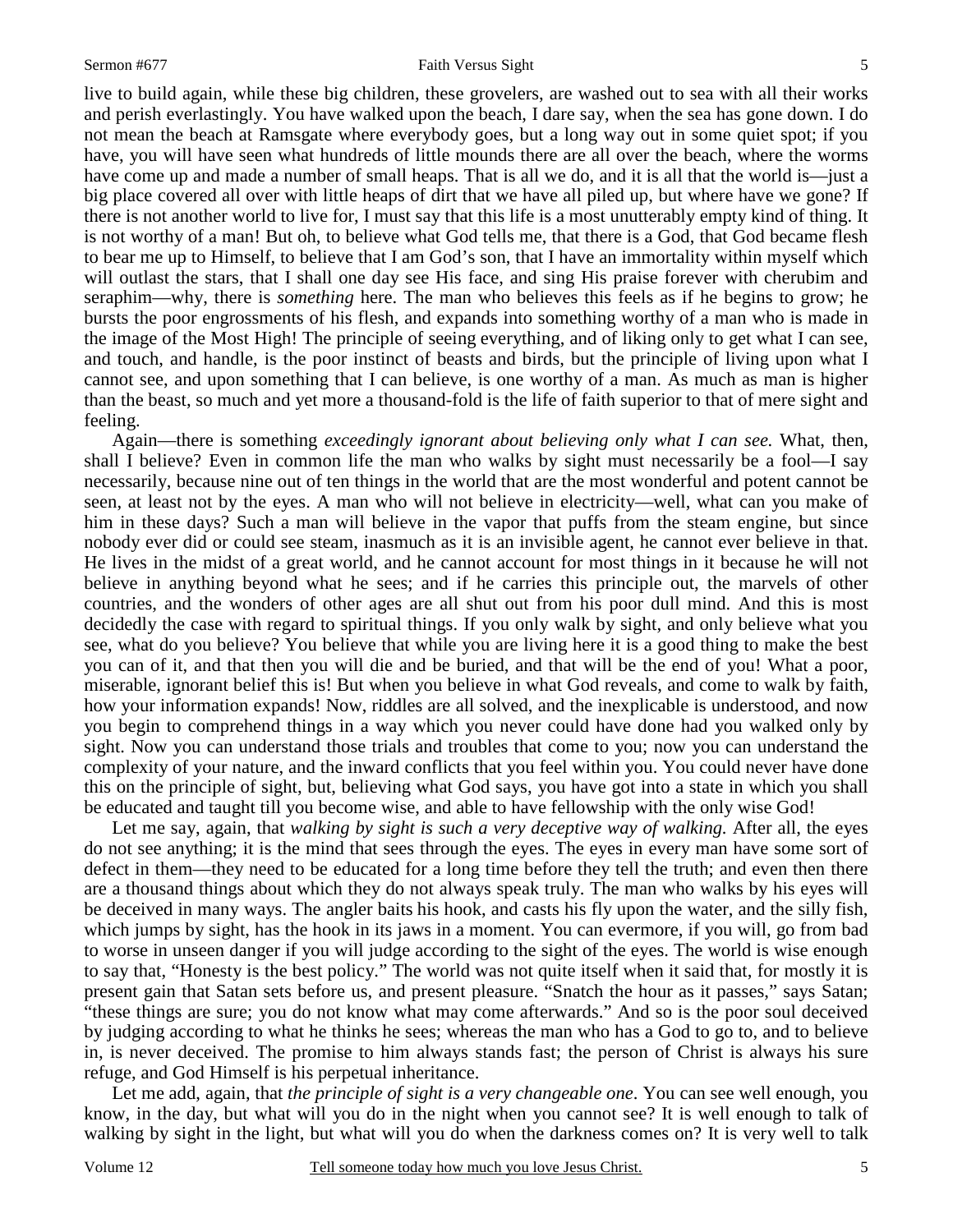about living on time present while you are here, but when you go upstairs, and lie on your deathbed, what about the principle of living for the present then? When you cannot stay here any longer, when, notwithstanding all the ties which held you to earth, Death begins to drag you away and you cry to him—"Stop! I cannot leave wife, and children, and business just yet!" And when Death remorselessly tears you away from all that is dear to you—how about the principle of sight then? It is a strange principle to die with, but, let me say, on the other hand, that the principle of faith does best in the dark. He who walks by faith can walk in the sunlight as well as you can, for he walks with God-enlightened eyes, but he can walk in the dark as you cannot, for his light is still shining upon him. He trusts in the unseen and in the invisible, and his soul rejoices when present things are passing away.

 We will not tarry longer upon this point except to say one thing, namely, *that those who walk by sight walk alone.* Walking by sight is just this—"I believe in myself." Whereas walking by faith is—"I believe in God." If I walk by sight I walk by myself. If I walk by faith then there are two of us, and the second One—ah, how great, how glorious, how mighty is He—the Great All-in-all—God all-sufficient! Sight goes to war at its own charges, and becomes bankrupt and is defeated. Faith goes to war at the charges of the King's Exchequer, and there is no fear that Faith's bank shall ever be broken. Sight builds the house from its own quarry, and on its own foundation, but it begins to build and is never able to finish. And what it does build, rests on sand and falls. But Faith builds on the foundation laid in eternity—in the fair colors of the Savior's blood—in the covenant of grace! It goes to God for every stone to be used in the building, and brings forth the top-stone with shouts of, "grace, divine grace unto it." Beloved, when you say, "I will do so-and-so," you may be very proud, but when you can say, "God will do so-and-so, and I believe it," then you will be humble, and yet you may glory and boast as much as you will, because there are two of you together. It is not "the sword of Gideon," but, *"the sword of the Lord* and of Gideon," and Jehovah cannot be defeated. "The life that I live I live not, but Christ lives in me," and this is the grand advantage. In living by sight you have to get your own wisdom, your own judgment, your own strength to guide you, and when you get into trouble you must be your own deliverer, and your own comforter, and your own helper, or else you must run to somebody as weak as yourselves who will only send you deeper down into the mire. But when you walk by faith, should there seem to be a mistake you have not made it; should anything seem to go wrong, you did not steer the ship; and if the ship should run aground, you are not answerable, and will not be blamed. It is yours to be watchful and careful, and to believe that all things work together for the good of those who love God, and are the called according to His purpose. But besides this, we know that nothing can go wrong while God is in the vessel. Blessed be God, when Christ is on Lake Gennesaret there may come a stormy night, but every vessel gets safely to port, and we can always sing—

> *"Begone unbelief, my Savior is near, And for my relief will surely appear. By faith let me wrestle, and He will perform, With Christ in the vessel I smile at the storm."*

**III.** And now, having contrasted the two principles, I am about to close by noticing THE CAUTION IMPLIED in the text.

 The apostle says positively, "We walk by faith," and then he adds negatively, "not by sight." The caution, then, is—NEVER MIX THE TWO PRINCIPLES.

 Some of you will not know what I am talking about, but I will try to make you understand it. Some of you are actuated in what you do by something that you can see. You can see your children, and you will work for them; you can see money—you will strive for that; you can see such-and-such temporal good—you will seek after that. But the Christian believes in God, and he lives to God. He lives as if there were a God, but you live as if there were no God. He believes in a hereafter, and you say you do; but you live as if there were no hereafter, while the Christian lives as if there was one. He believes in sin, and you say you do, and yet you never weep about it; while the Christian lives as if sin were a real disease, and he could not bear it. You say you believe in Christ the Savior, but you live as if you did not believe in Him. The Christian lives upon his belief that there is a Savior. All that he does is affected and acted upon not by what he sees, but by what he does not see and yet believes, and he walks according to that faith.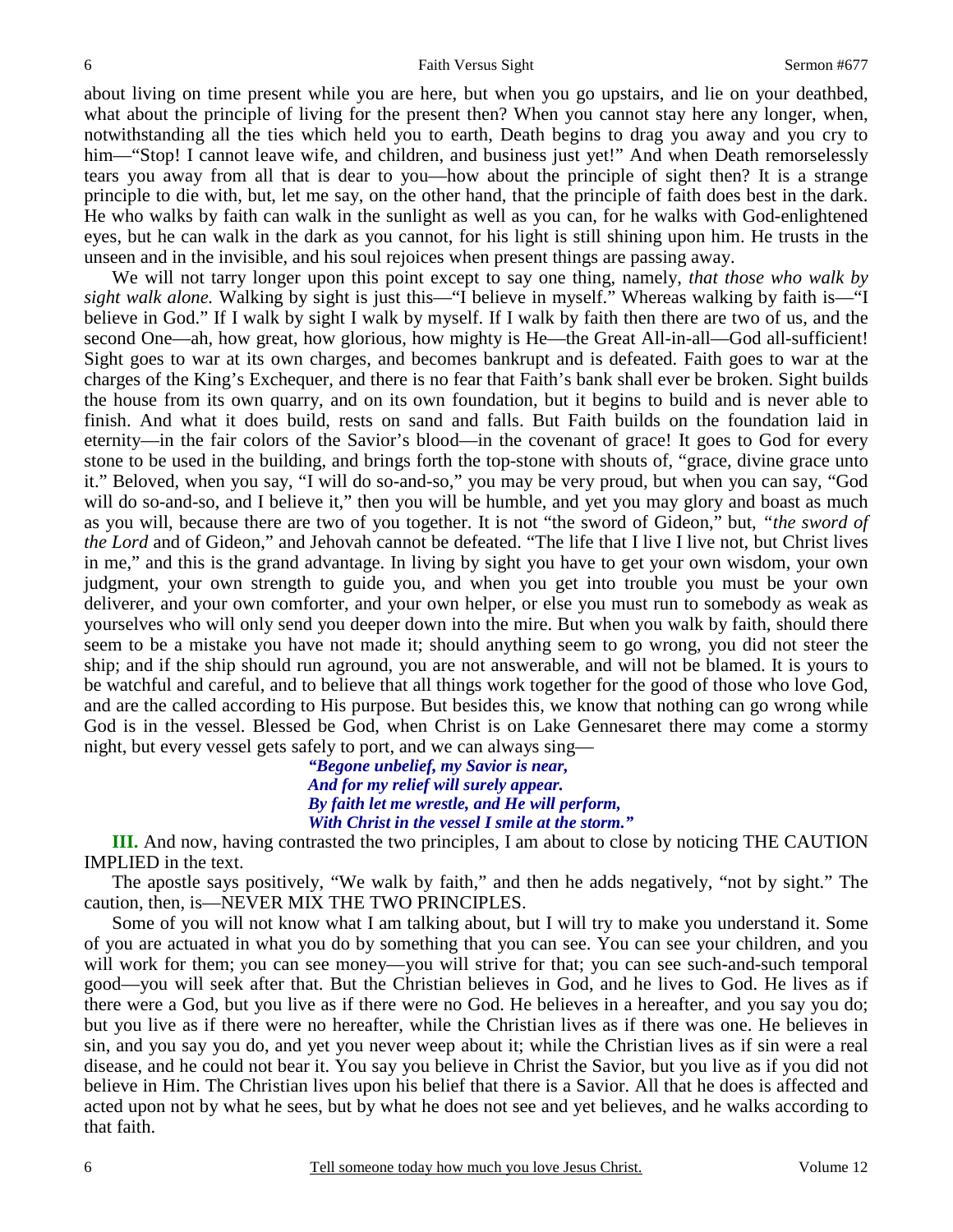#### Sermon #677 Faith Versus Sight

 Now, the thing that neither you nor I can understand is this; how is it that the man who has once learned to walk by faith can be so stupid as ever to mix the two principles together? You may go on a journey by land, or you may go by water, but to try to swim and walk at the same time would be rather stupid. A drunken man tries to walk on both sides of the street at once—and there is a sort of intoxication that sometimes seizes upon Christians which makes them also try to walk by two principles. They cannot do it; it is like trying to go due east and due west at the same time. The principles themselves are antagonistic to one another, and yet there are some Christians who attempt it.

 Shall I show you what I mean by this? You say—"I believe God loves me; I have prospered in business ever since I have been a Christian." Yes; the first part of that is faith; but the second part of it is sight. Suppose you had not prospered in business, what then? Why, according to your way of reasoning, you would have said—"I do not believe that God loves me, for I have not prospered in business since I have been a Christian." So, you see, you would really be walking by sight. Genuine Christian reasoning is this—"I have trusted in the Lord Jesus Christ; He says that as many as receive Him are the sons of God; I have received Him, and I am therefore a son of God. Now, whether my Father kisses me or flogs me, I know that I am His son; I am not going to be guided by my state and condition, but by my faith as to the promise of the Word. He says that if I have received Christ, I have the privilege to be a child of God; then, whether I am rich or poor—whether I am sick or healthy—all these are matters of sight. I do not bring them into the calculation; I take the naked Word of God as it stands—that I am God's child. If He slays me, I am His child; If He lets me go to prison, if He should allow me to rot in a dungeon, or to burn at the stake, I am still His child; I do not look upon circumstances as at all affecting my position." Oh beloved, if you once begin calculating your position before God according to your temporal circumstances, where will you be? Do not talk any more of believing—you have given it up, and you are really walking by sight.

 Perhaps many of you do not make precisely this mistake, but there is another way of doing it. "Now," says one, "I have believed in Jesus Christ, but I am afraid I am not saved, for I feel tonight so depressed in spirits, and so unhappy." "Oh," says another, "you need not tell me that I have trusted in Jesus Christ, for I am sure I am saved, because I feel so happy." Now you are both wrong, as wrong as wrong can be! When you said you trusted in Christ—so far, so good; but when you said you were afraid you were not saved because you were so *unhappy*, or, on the other hand, that you were sure you were saved because you were so *happy*—that, also, is walking by sight. You see you are mixing up the two principles which will no more go together than fire and water. If I have believed in Jesus Christ, I may at this moment, through disease of body or some other present temporal affliction, be very heavy in spirit—but I am saved notwithstanding. "He who believes on Him is not condemned." I may be very troubled; I may see a great deal in myself that may make me distressed—but if I believe, I am not condemned, and cannot be. Or, if I have strong faith and am possessed of great joy, that is no proof of my being saved; it is my believing that is the proof of that. I do not hang upon my feelings—I rely simply upon Christ. I must learn the difference between feeling and believing, or else I shall always be blundering and making mistakes. You sometimes get taken by the Lord to the mountaintop, and you have such sweet communion with Him, and then you say—"My mountain stands firm, I shall never be moved." Ah, poor simpleton, you do not know what you are saying, for in a short time you may go down into the depths and cry—"All Your waves and Your billows have gone over me." You think that God has forgotten to be gracious, and you begin to write bitter things against yourself—whereas that is the very time to "have faith in God"—

#### *"When we in darkness walk, Nor feel the heavenly flame, Then is the time to trust the Lord, And wait upon His name."*

 You think that you will use your candle in the daytime, but candles were made for the night. Faith is not meant for sweet frames and feelings only—it is meant for dark frames and horrible feelings. Do you think that the minister has no changes? If he had no changes within, he would know himself to be a Moabite and not an Israelite, for it is Moab that is settled on his lees! What, then, is the way to maintain peace when there are changes within the soul? How can we be peaceful when we are sometimes taken